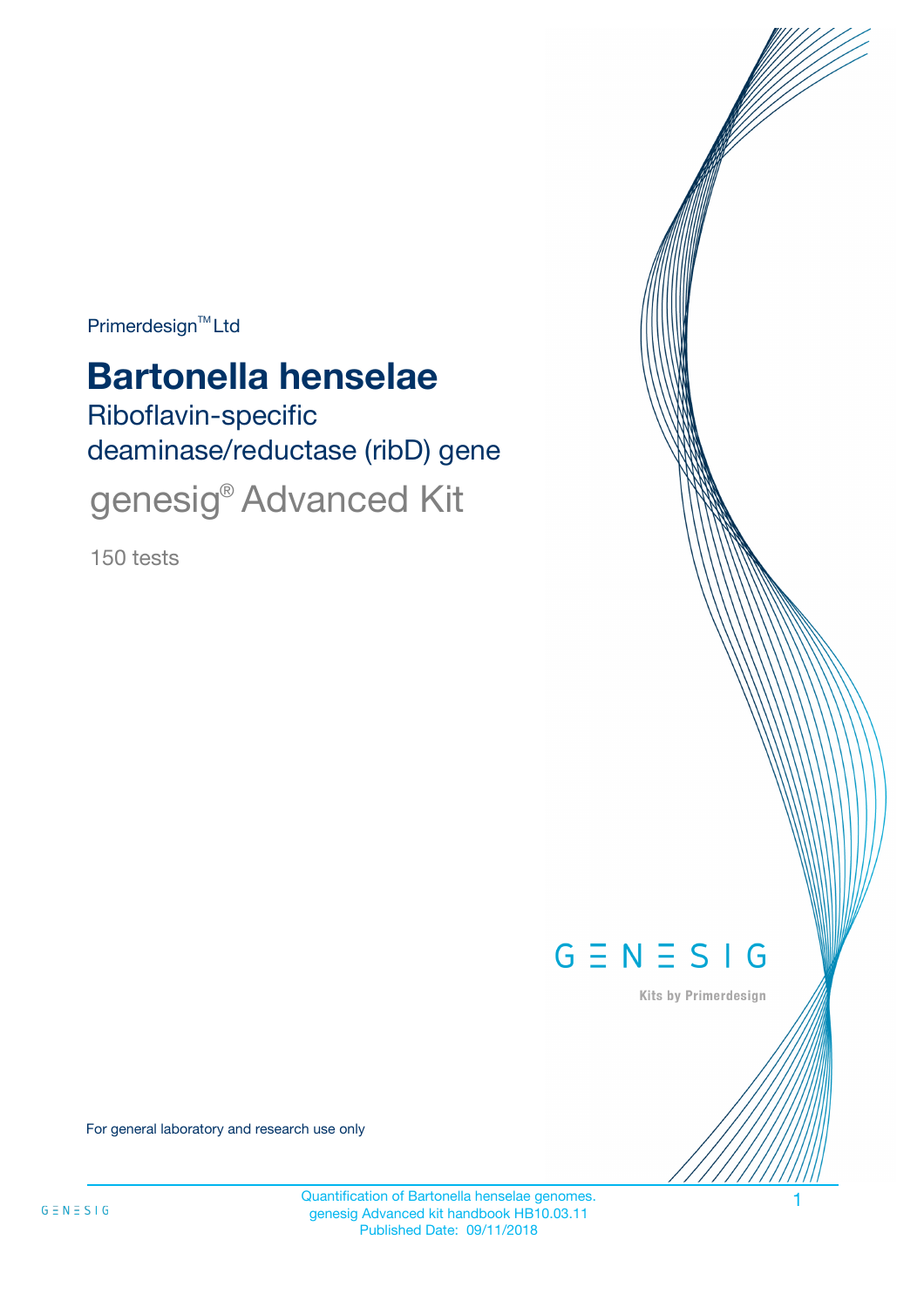## Introduction to Bartonella henselae

Bartonella henselae, formerly Rochalimæa), the causative agent of cat-scratch disease (Bartonellosis) which, as the name suggests, occurs after a cat bite or scratch. The disease is characterized by lymphadenopathy (swelling of the lymph nodes) and fever.

Our assay targets the Riboflavin-specific deaminase/reductase (ribD) gene of the disease.

Bartonella henselae is a member of the class of the Bartonella genus, one of the most common type of bacteria in the world. It infects the host cell by sticking to it using the Trimeric Autotransporter Adhesins (TAA).

Peliosis hepatis caused by B. henselae can occur alone or develop with cutaneous bacillary angiomatosis or bacteraemia. This systemic disease can be seen in patients infected with HIV, or serve as a co-infection of those who have contracted Lyme disease etc., and other immunocompromised individuals.

Bartonella infections in symptomatic pets should be confirmed by culturing the organism from blood or tissues such as lymph node or heart valve (in cases of endocarditis) or by amplifying Bartonella-specific sequences from tissues using qPCR. Serology using immunofluorescence antibodies (IFA) is the most sensitive diagnostic tool for diagnosing Bartonella exposure, but it is not useful as a means of predicting animals that may pose a public health risk to their owners, nor identifying animals that require treatment.

People can get CSD from the scratches of domestic or feral cats, particularly kittens. Cats can harbor infected fleas that carry Bartonella bacteria. These bacteria can be transmitted from a cat to a person during a scratch. Some evidence suggests that CSD may be transmitted directly to humans by the bite of infected cat fleas, although this has not been proven.

CSD occurs worldwide and may be present wherever cats are found. Stray cats may be more likely than pets to carry Bartonella.Ticks may carry some species of Bartonella bacteria, but there is currently no convincing evidence that ticks can transmit Bartonella infection to humans.

Naturally infected cats are primarily asymptomatic, subclinical carriers of Bartonella henselae. B. henselae infections in cats, also known as feline bartonellosis, may occasionally cause a self-limiting, transient, febrile illness that lasts for approximately 48-72 hours. Clinical symptoms of more serious infection, although rare, include fever, vomiting, lethargy, red eyes, swollen lymph nodes, and/or decreased appetite. Bacteremia can persist for months with clinical signs appearing when the cat is under stress (surgery or trauma) or concurrent with another disease.

There are currently no vaccines available for cats or dogs against Bartonella spp.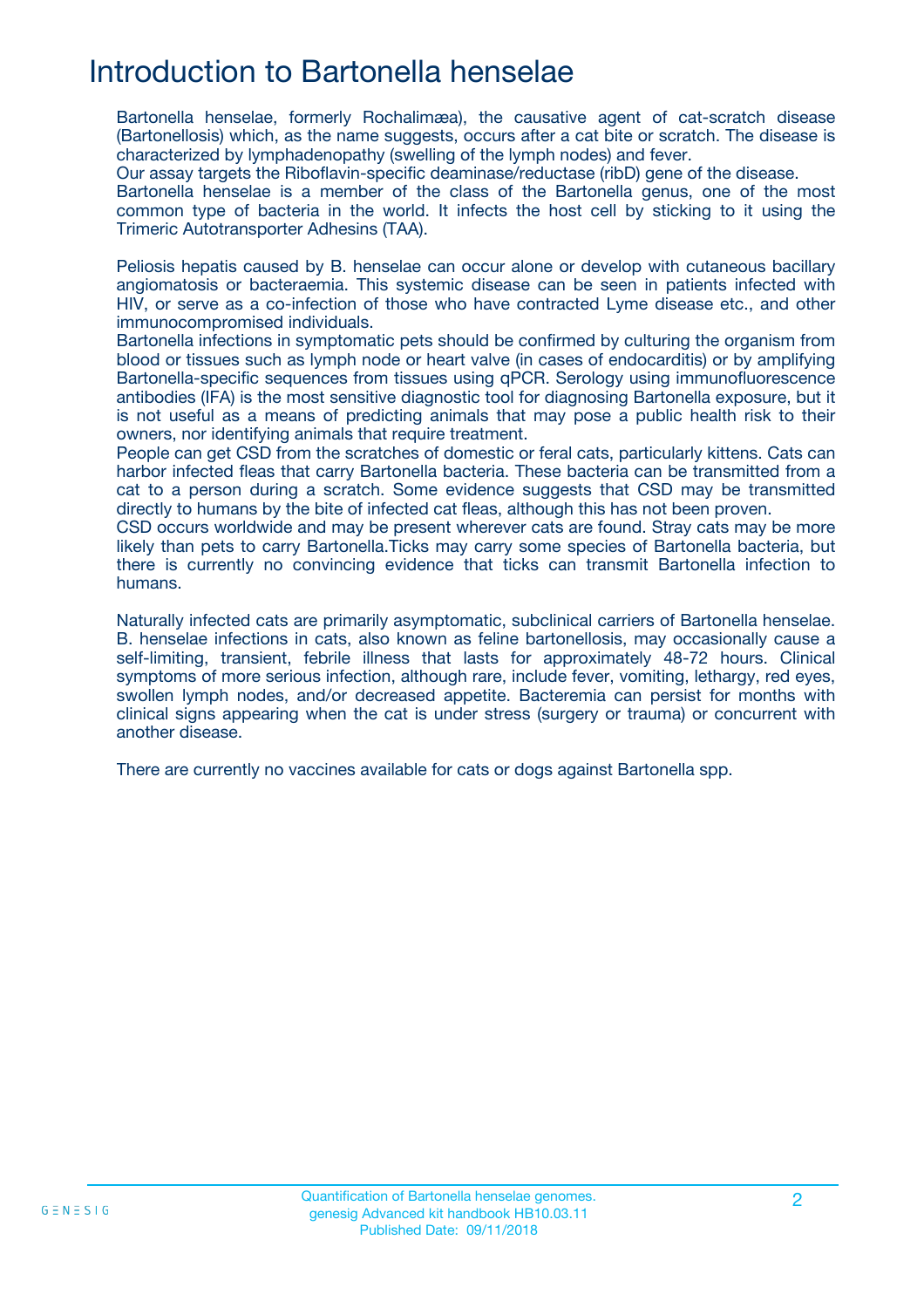## **Specificity**

The Primerdesign genesig Kit for Bartonella henselae (B.henselae) genomes is designed for the in vitro quantification of B.henselae genomes. The kit is designed to have a broad detection profile. Specifically, the primers represent 100% homology with over 95% of the NCBI database reference sequences available at the time of design.

The dynamics of genetic variation means that new sequence information may become available after the initial design. Primerdesign periodically reviews the detection profiles of our kits and when required releases new versions.

If you require further information, or have a specific question about the detection profile of this kit then please send an e.mail to enquiry@primerdesign.co.uk and our bioinformatics team will answer your question.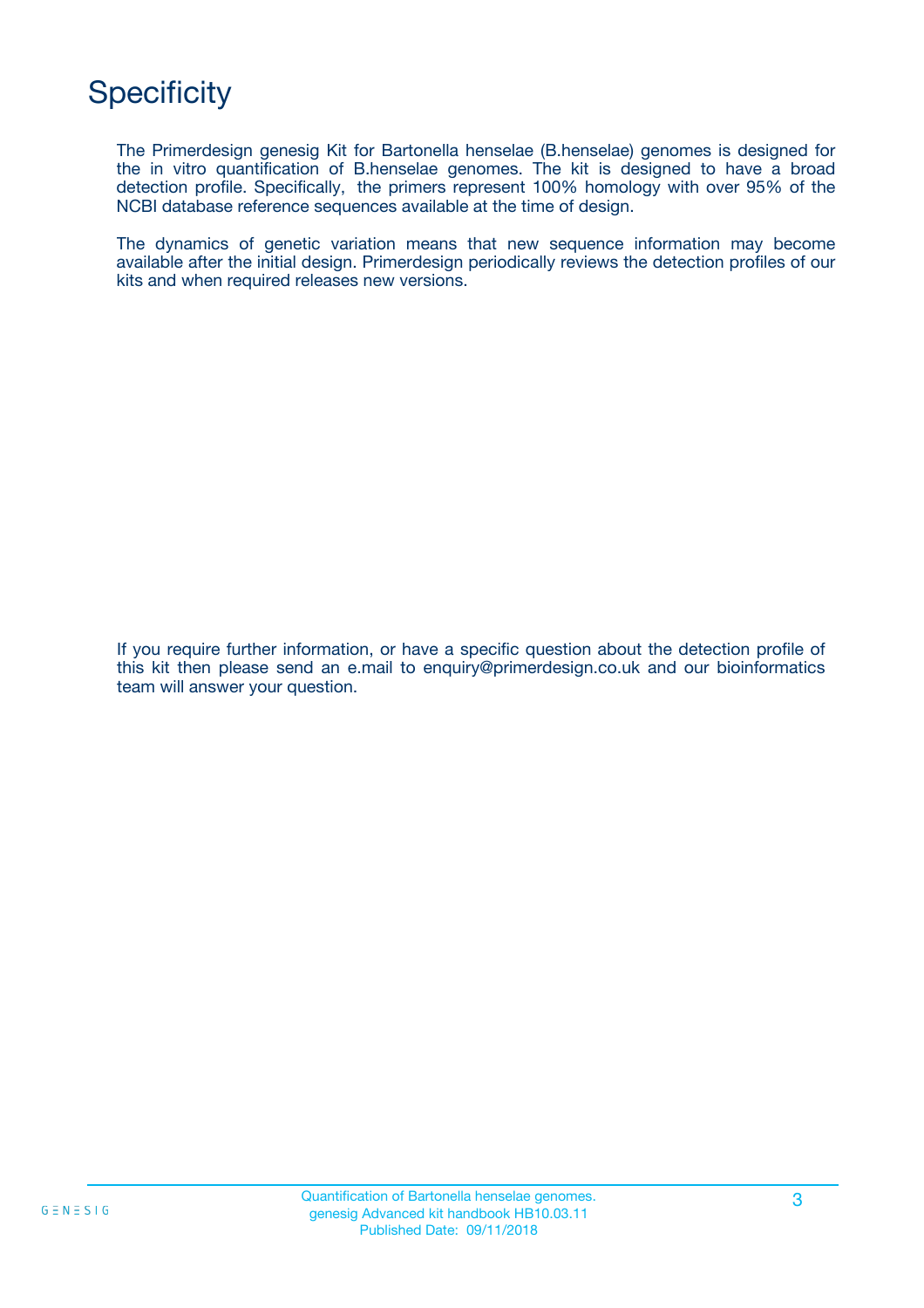## Kit contents

- **B.henselae specific primer/probe mix (150 reactions BROWN)** FAM labelled
- **B.henselae positive control template (for Standard curve RED)**
- **Internal extraction control primer/probe mix (150 reactions BROWN)** VIC labelled as standard
- **Internal extraction control DNA (150 reactions BLUE)**
- **Endogenous control primer/probe mix (150 reactions BROWN)** FAM labelled
- **RNase/DNase free water (WHITE)** for resuspension of primer/probe mixes
- **Template preparation buffer (YELLOW)** for resuspension of internal control template, positive control template and standard curve preparation

### Reagents and equipment to be supplied by the user

#### **Real-time PCR Instrument**

#### **Extraction kit**

This kit is recommended for use with genesig Easy DNA/RNA extraction kit. However, it is designed to work well with all processes that yield high quality RNA and DNA with minimal PCR inhibitors.

#### **oasig**TM **lyophilised or Precision**®**PLUS 2X qPCR Master Mix**

This kit is intended for use with oasig or PrecisionPLUS2X qPCR Master Mix.

**Pipettors and Tips**

**Vortex and centrifuge**

#### **Thin walled 1.5 ml PCR reaction tubes**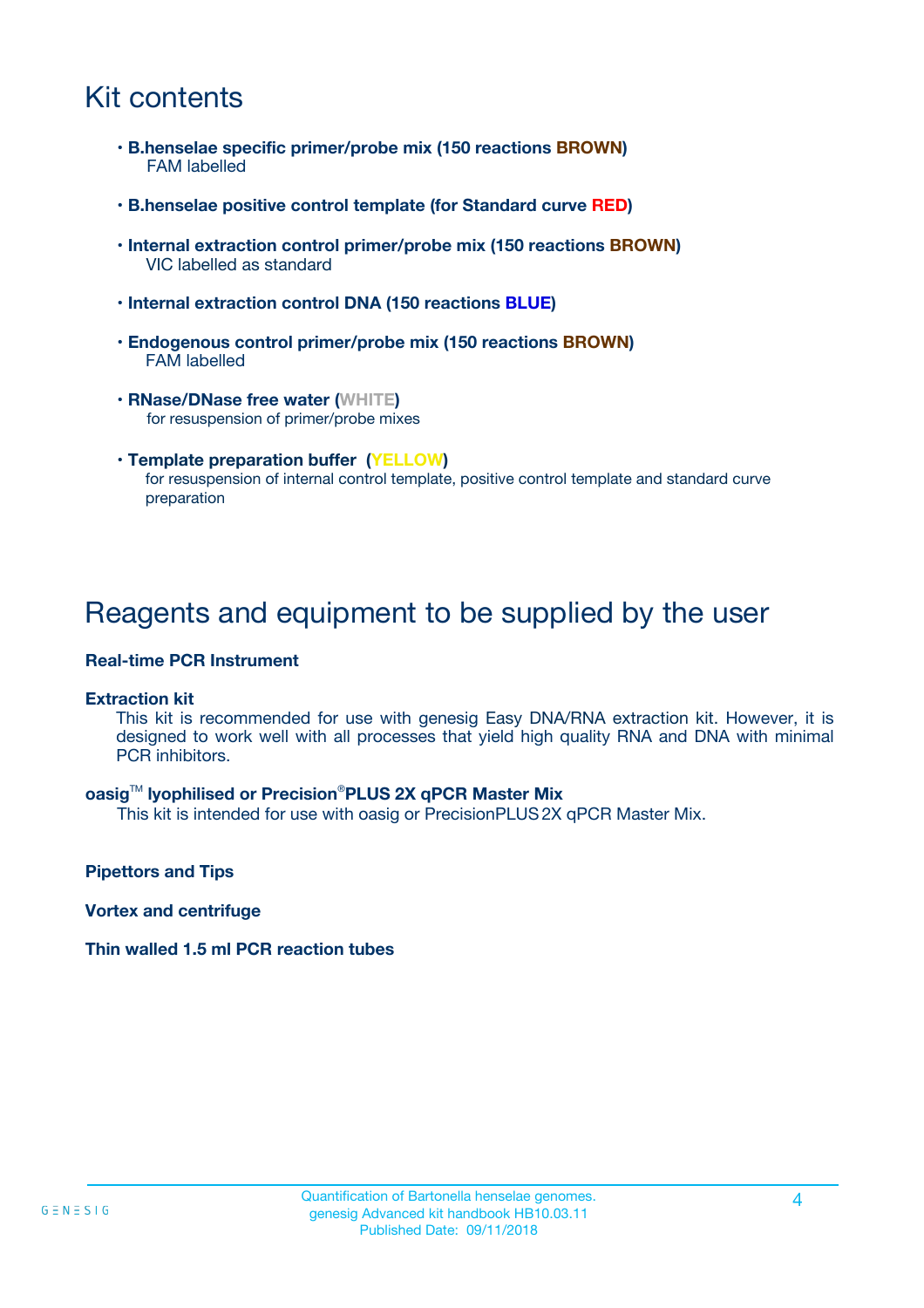### Kit storage and stability

This kit is stable at room temperature but should be stored at -20ºC on arrival. Once the lyophilised components have been resuspended they should not be exposed to temperatures above -20°C for longer than 30 minutes at a time and unnecessary repeated freeze/thawing should be avoided. The kit is stable for six months from the date of resuspension under these circumstances.

If a standard curve dilution series is prepared this can be stored frozen for an extended period. If you see any degradation in this serial dilution a fresh standard curve can be prepared from the positive control.

Primerdesign does not recommend using the kit after the expiry date stated on the pack.

### Suitable sample material

All kinds of sample material suited for PCR amplification can be used. Please ensure the samples are suitable in terms of purity, concentration, and DNA integrity (An internal PCR control is supplied to test for non specific PCR inhibitors). Always run at least one negative control with the samples. To prepare a negative-control, replace the template DNA sample with RNase/DNase free water.

### Dynamic range of test

Under optimal PCR conditions genesig B.henselae detection kits have very high priming efficiencies of >95% and can detect less than 100 copies of target template.

### Notices and disclaimers

This product is developed, designed and sold for research purposes only. It is not intended for human diagnostic or drug purposes or to be administered to humans unless clearly expressed for that purpose by the Food and Drug Administration in the USA or the appropriate regulatory authorities in the country of use. During the warranty period Primerdesign genesig detection kits allow precise and reproducible data recovery combined with excellent sensitivity. For data obtained by violation to the general GLP guidelines and the manufacturer's recommendations the right to claim under guarantee is expired. PCR is a proprietary technology covered by several US and foreign patents. These patents are owned by Roche Molecular Systems Inc. and have been sub-licensed by PE Corporation in certain fields. Depending on your specific application you may need a license from Roche or PE to practice PCR. Additional information on purchasing licenses to practice the PCR process may be obtained by contacting the Director of Licensing at Roche Molecular Systems, 1145 Atlantic Avenue, Alameda, CA 94501 or Applied Biosystems business group of the Applera Corporation, 850 Lincoln Centre Drive, Foster City, CA 94404. In addition, the 5' nuclease assay and other homogeneous amplification methods used in connection with the PCR process may be covered by U.S. Patents 5,210,015 and 5,487,972, owned by Roche Molecular Systems, Inc, and by U.S. Patent 5,538,848, owned by The Perkin-Elmer Corporation.

## Trademarks

Primerdesign™ is a trademark of Primerdesign Ltd.

genesig $^\circledR$  is a registered trademark of Primerdesign Ltd.

The PCR process is covered by US Patents 4,683,195, and 4,683,202 and foreign equivalents owned by Hoffmann-La Roche AG. BI, ABI PRISM® GeneAmp® and MicroAmp® are registered trademarks of the Applera Genomics (Applied Biosystems Corporation). BIOMEK® is a registered trademark of Beckman Instruments, Inc.; iCycler™ is a registered trademark of Bio-Rad Laboratories, Rotor-Gene is a trademark of Corbett Research. LightCycler™ is a registered trademark of the Idaho Technology Inc. GeneAmp®, TaqMan® and AmpliTaqGold® are registered trademarks of Roche Molecular Systems, Inc., The purchase of the Primerdesign™ reagents cannot be construed as an authorization or implicit license to practice PCR under any patents held by Hoffmann-LaRoche Inc.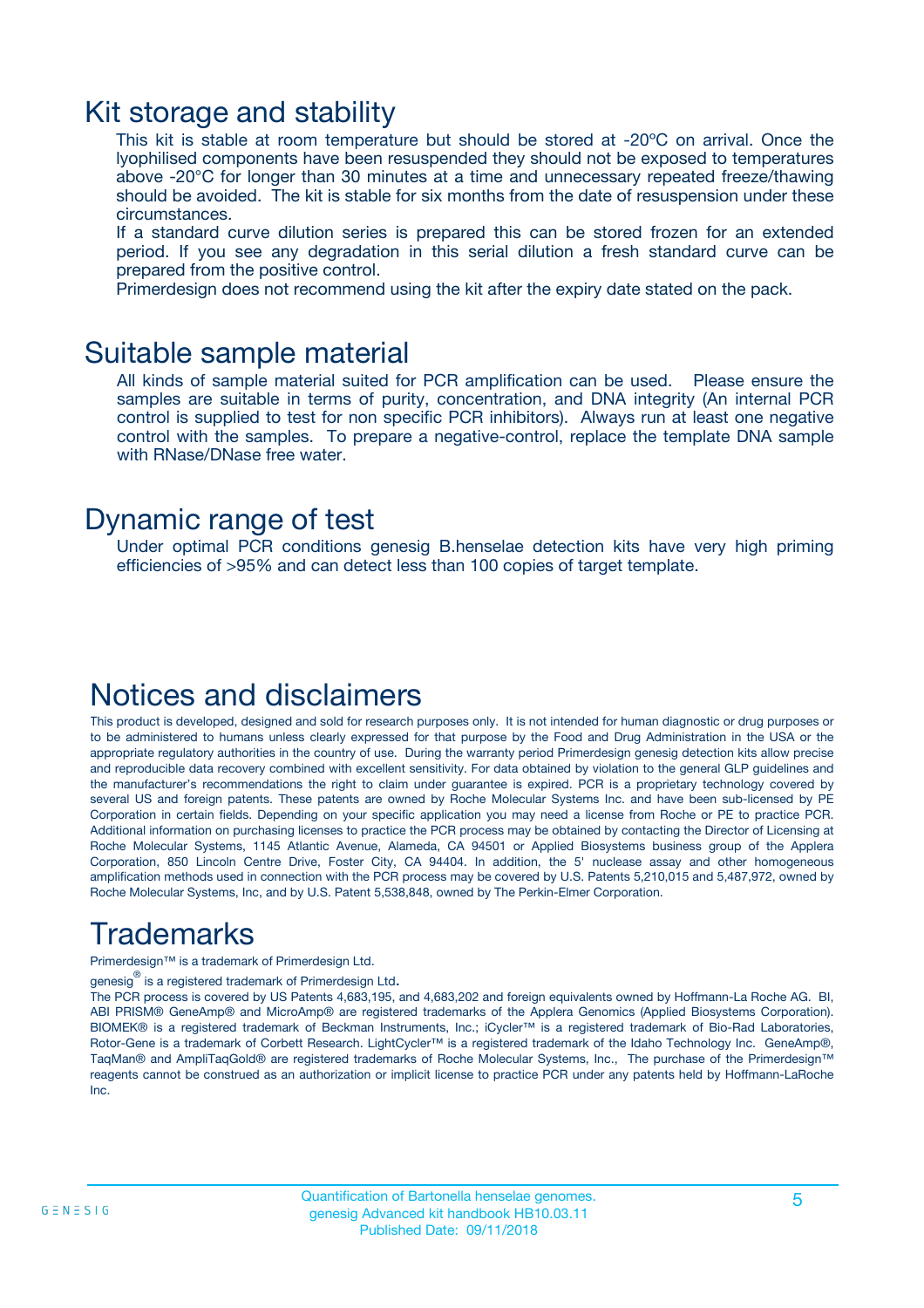## Principles of the test

#### **Real-time PCR**

A B.henselae specific primer and probe mix is provided and this can be detected through the FAM channel.

The primer and probe mix provided exploits the so-called TaqMan® principle. During PCR amplification, forward and reverse primers hybridize to the B.henselae DNA. A fluorogenic probe is included in the same reaction mixture which consists of a DNA probe labeled with a 5`-dye and a 3`-quencher. During PCR amplification, the probe is cleaved and the reporter dye and quencher are separated. The resulting increase in fluorescence can be detected on a range of qPCR platforms.

#### **Positive control**

For copy number determination and as a positive control for the PCR set up, the kit contains a positive control template. This can be used to generate a standard curve of B.henselae copy number / Cq value. Alternatively the positive control can be used at a single dilution where full quantitative analysis of the samples is not required. Each time the kit is used, at least one positive control reaction must be included in the run. A positive result indicates that the primers and probes for detecting the target B.henselae gene worked properly in that particular experimental scenario. If a negative result is obtained the test results are invalid and must be repeated. Care should be taken to ensure that the positive control does not contaminate any other kit component which would lead to false-positive results. This can be achieved by handling this component in a Post PCR environment. Care should also be taken to avoid cross-contamination of other samples when adding the positive control to the run. This can be avoided by sealing all other samples and negative controls before pipetting the positive control into the positive control well.

#### **Negative control**

To validate any positive findings a negative control reaction should be included every time the kit is used. For this reaction the RNase/DNase free water should be used instead of template. A negative result indicates that the reagents have not become contaminated while setting up the run.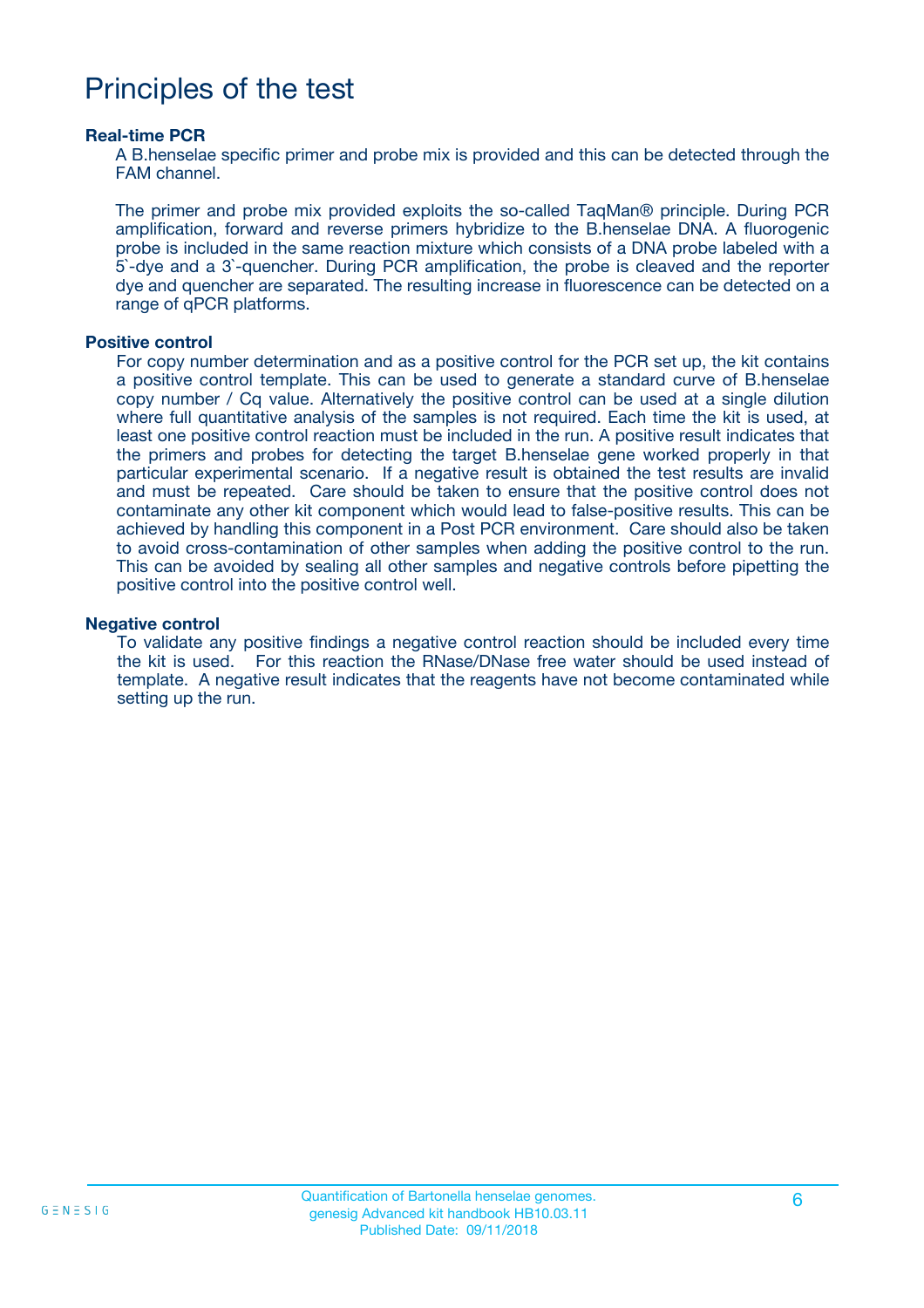#### **Internal DNA extraction control**

When performing DNA extraction, it is often advantageous to have an exogenous source of DNA template that is spiked into the lysis buffer. This control DNA is then co-purified with the sample DNA and can be detected as a positive control for the extraction process. Successful co-purification and qPCR for the control DNA also indicates that PCR inhibitors are not present at a high concentration.

A separate primer and probe mix are supplied with this kit to detect the exogenous DNA using qPCR. The primers are present at PCR limiting concentrations which allows multiplexing with the target sequence primers. Amplification of the control DNA does not interfere with detection of the B.henselae target DNA even when present at low copy number. The Internal control is detected through the VIC channel and gives a Cq value of 28+/-3.

#### **Endogenous control**

To confirm extraction of a valid biological template, a primer and probe mix is included to detect an endogenous gene. Detection of the endogenous control is through the FAM channel and it is NOT therefore possible to perform a multiplex with the B.henselae primers. A poor endogenous control signal may indicate that the sample did not contain sufficient biological material.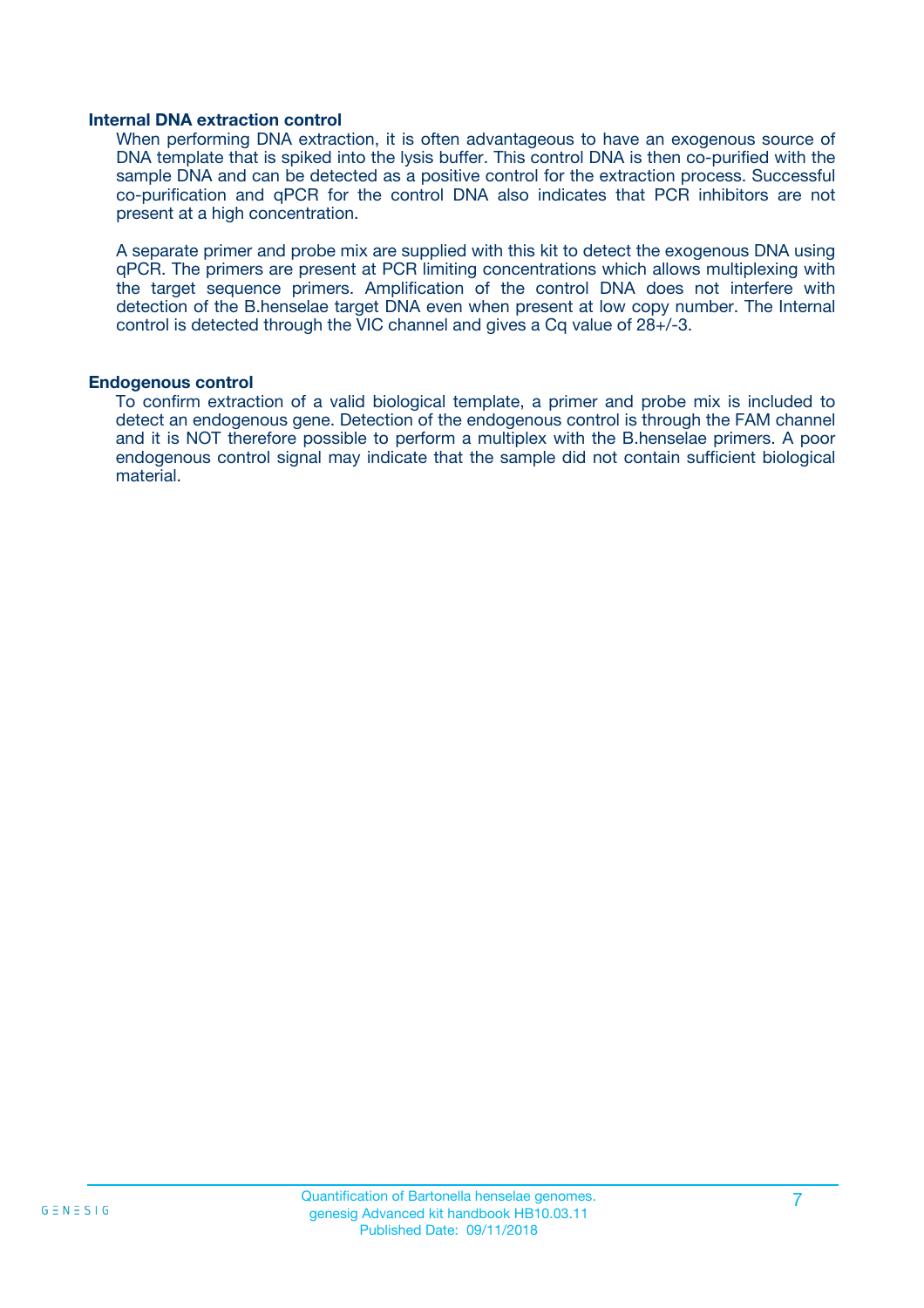### Resuspension protocol

To minimize the risk of contamination with foreign DNA, we recommend that all pipetting be performed in a PCR clean environment. Ideally this would be a designated PCR lab or PCR cabinet. Filter tips are recommended for all pipetting steps.

- **1. Pulse-spin each tube in a centrifuge before opening.** This will ensure lyophilised primer and probe mix is in the base of the tube and is not spilt upon opening the tube.
- **2. Resuspend the primer/probe mixes in the RNase/DNase free water supplied, according to the table below:**

To ensure complete resuspension, vortex each tube thoroughly.

| Component - resuspend in water                       |          |  |
|------------------------------------------------------|----------|--|
| <b>Pre-PCR pack</b>                                  |          |  |
| B.henselae primer/probe mix (BROWN)                  | $165$ µ  |  |
| Internal extraction control primer/probe mix (BROWN) | $165$ µl |  |
| Endogenous control primer/probe mix (BROWN)          | 165 µl   |  |

**3. Resuspend the internal control template and positive control template in the template preparation buffer supplied, according to the table below:** To ensure complete resuspension, vortex each tube thoroughly.

| Component - resuspend in template preparation buffer |  |  |  |
|------------------------------------------------------|--|--|--|
| <b>Pre-PCR heat-sealed foil</b>                      |  |  |  |
| Internal extraction control DNA (BLUE)               |  |  |  |
| <b>Post-PCR heat-sealed foil</b>                     |  |  |  |
| B.henselae Positive Control Template (RED) *         |  |  |  |

\* This component contains high copy number template and is a VERY significant contamination risk. It must be opened and handled in a separate laboratory environment, away from the other components.

### DNA extraction

The internal extraction control DNA can be added either to the DNA lysis/extraction buffer or to the DNA sample once it has been resuspended in lysis buffer.

**DO NOT add the internal extraction control DNA directly to the unprocessed biological sample as this will lead to degradation and a loss in signal.**

- **1. Add 4µl of the Internal extraction control DNA (BLUE) to each sample in DNA lysis/extraction buffer per sample.**
- **2. Complete DNA extraction according to the manufacturers protocols.**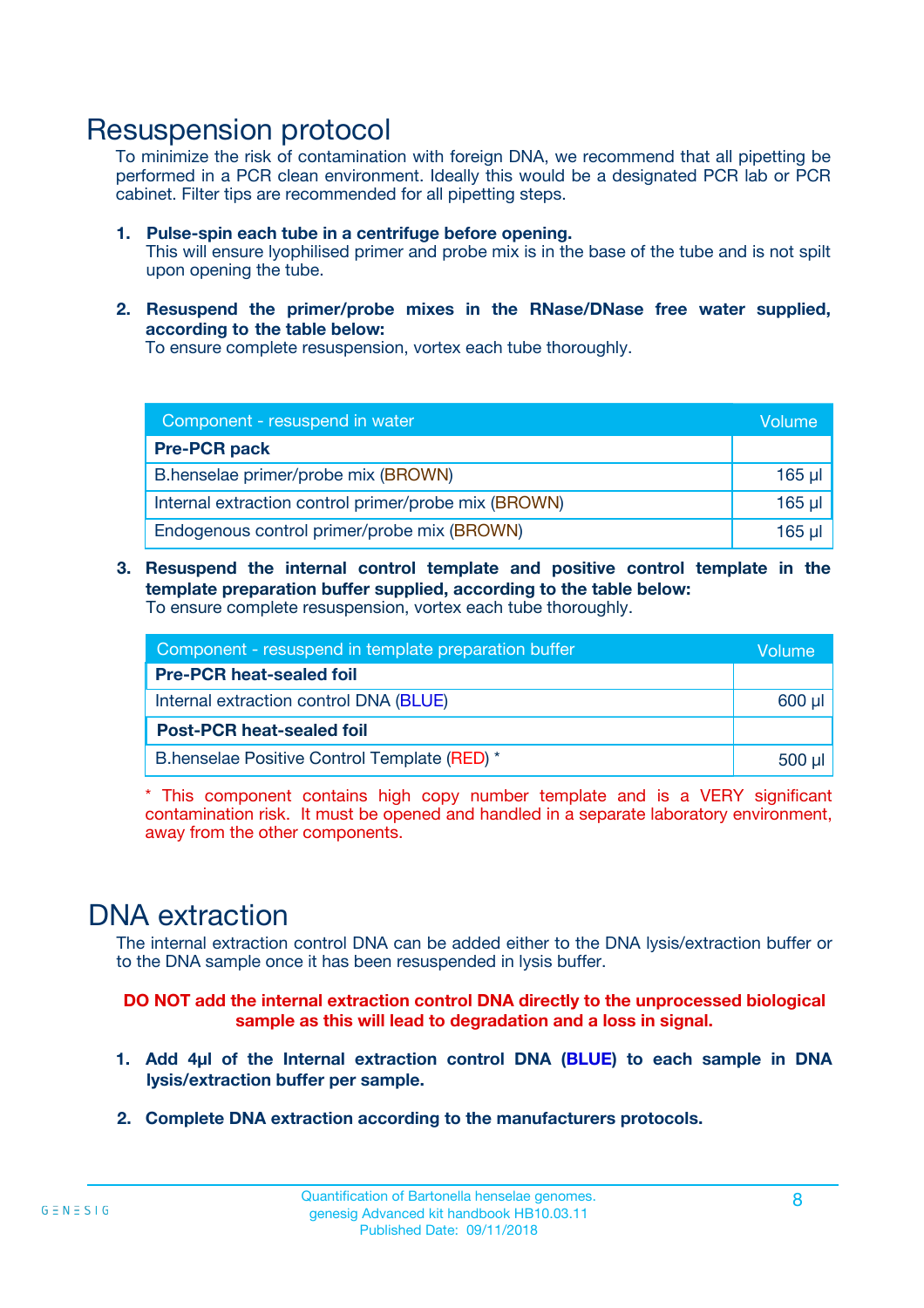## qPCR detection protocol

**1. For each DNA sample prepare a reaction mix according to the table below:** Include sufficient reactions for positive and negative controls.

| Component                                            | Volume   |
|------------------------------------------------------|----------|
| oasig or PrecisionPLUS 2X qPCR Master Mix            | $10 \mu$ |
| B.henselae primer/probe mix (BROWN)                  | 1 µI     |
| Internal extraction control primer/probe mix (BROWN) | 1 µl     |
| <b>RNase/DNase free water (WHITE)</b>                | $3 \mu$  |
| <b>Final Volume</b>                                  | 15 µl    |

**2. For each DNA sample prepare an endogenous control reaction according to the table below (Optional):**

**This control reaction will provide useful information regarding the quality of the biological sample.**

| Component                                   | Volume   |
|---------------------------------------------|----------|
| oasig or PrecisionPLUS 2X qPCR Master Mix   | $10 \mu$ |
| Endogenous control primer/probe mix (BROWN) | 1 µI     |
| <b>RNase/DNase free water (WHITE)</b>       | $4 \mu$  |
| <b>Final Volume</b>                         | 15 µl    |

- **3. Pipette 15µl of each mix into individual wells according to your qPCR experimental plate set up.**
- **4. Prepare sample DNA templates for each of your samples.**
- **5. Pipette 5µl of DNA template into each well, according to your experimental plate set up.**

For negative control wells use 5µl of RNase/DNase free water. The final volume in each well is 20ul.

**6. If a standard curve is included for quantitative analysis, prepare a reaction mix according to the table below:**

| Component                                 | Volume          |
|-------------------------------------------|-----------------|
| oasig or PrecisionPLUS 2X qPCR Master Mix | $10 \mu$        |
| B.henselae primer/probe mix (BROWN)       | 1 µI -          |
| <b>RNase/DNase free water (WHITE)</b>     | 4 µl            |
| <b>Final Volume</b>                       | 15 <sub>µ</sub> |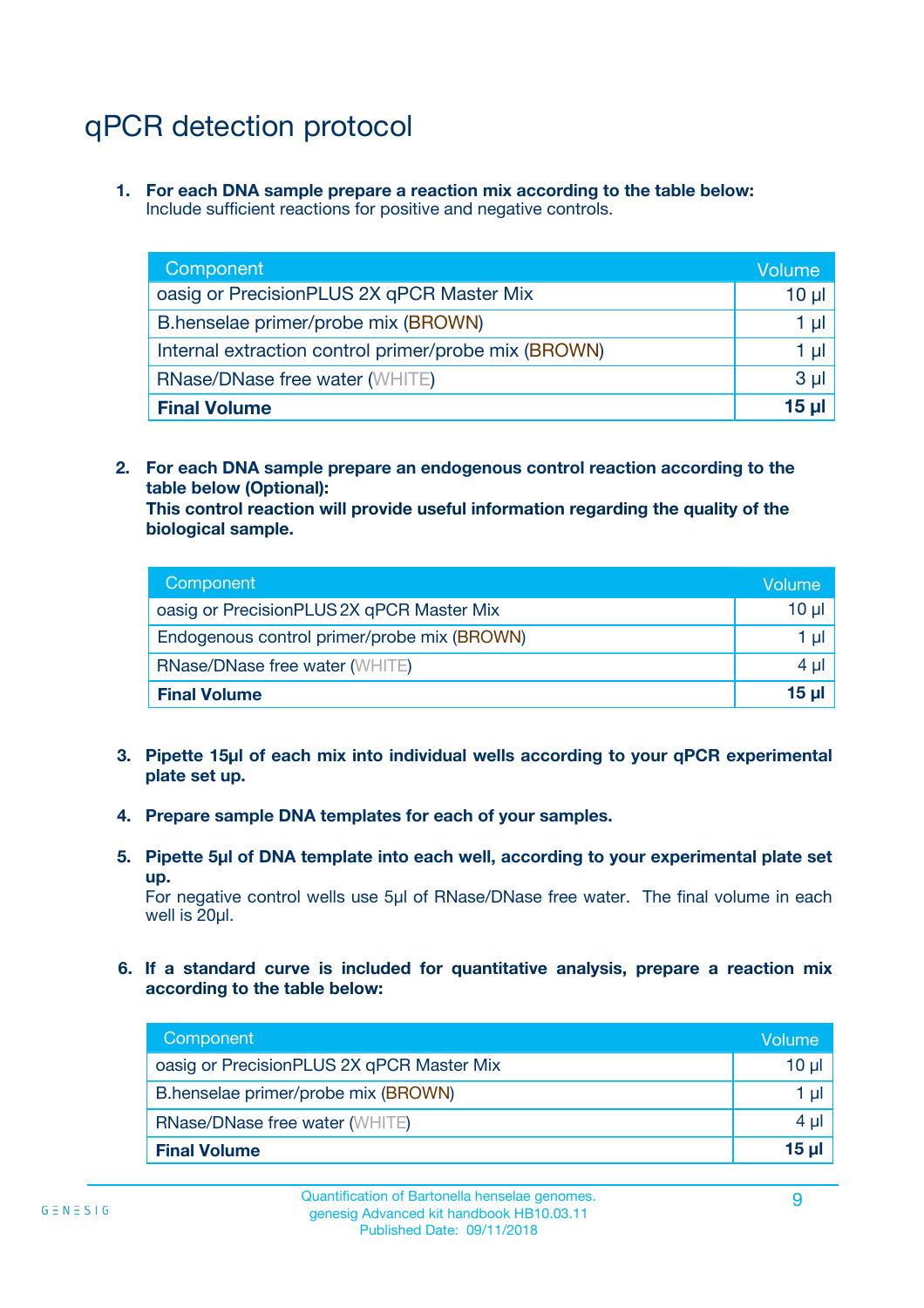#### **7. Preparation of standard curve dilution series.**

- 1) Pipette 90µl of template preparation buffer into 5 tubes and label 2-6
- 2) Pipette 10µl of Positive Control Template (RED) into tube 2
- 3) Vortex thoroughly
- 4) Change pipette tip and pipette 10µl from tube 2 into tube 3
- 5) Vortex thoroughly

Repeat steps 4 and 5 to complete the dilution series

| <b>Standard Curve</b>         | <b>Copy Number</b>     |
|-------------------------------|------------------------|
| Tube 1 Positive control (RED) | $2 \times 10^5$ per µl |
| Tube 2                        | $2 \times 10^4$ per µl |
| Tube 3                        | $2 \times 10^3$ per µl |
| Tube 4                        | $2 \times 10^2$ per µl |
| Tube 5                        | 20 per µl              |
| Tube 6                        | 2 per µl               |

**8. Pipette 5µl of standard template into each well for the standard curve according to your experimental plate set up.**

#### The final volume in each well is 20µl.

## qPCR amplification protocol

Amplification conditions using oasig or PrecisionPLUS 2X qPCR Master Mix.

|             | <b>Step</b>       | <b>Time</b>     | Temp    |
|-------------|-------------------|-----------------|---------|
|             | Enzyme activation | 2 min           | 95 °C   |
| Cycling x50 | Denaturation      | 10 <sub>s</sub> | 95 $°C$ |
|             | DATA COLLECTION * | 60 s            | 60 °C   |

\* Fluorogenic data should be collected during this step through the FAM and VIC channels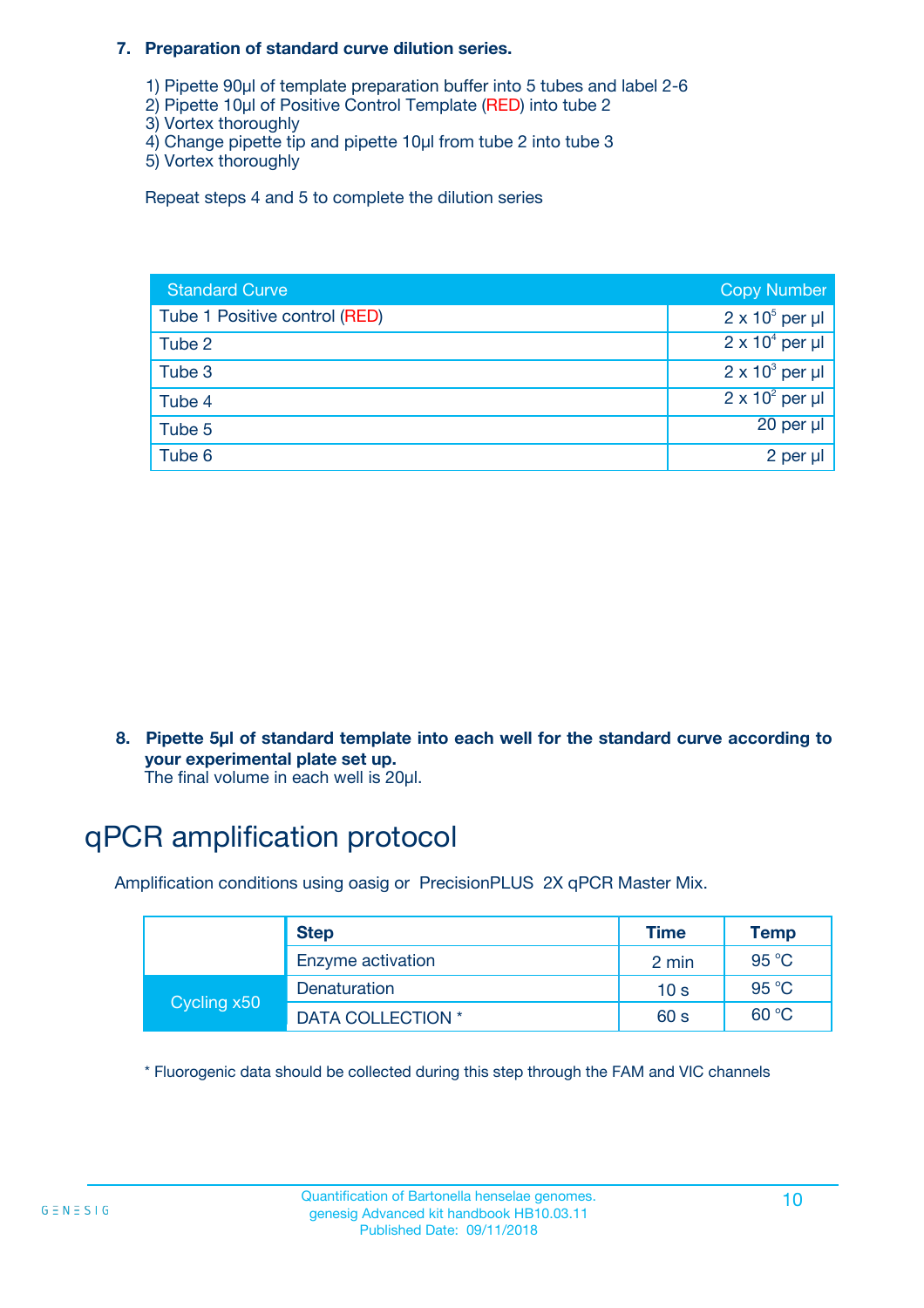## Interpretation of results

| <b>Target</b><br>(FAM) | <b>Internal</b><br>control<br>(NIC) | <b>Positive</b><br>control | <b>Negative</b><br>control | Interpretation                                                                                                  |
|------------------------|-------------------------------------|----------------------------|----------------------------|-----------------------------------------------------------------------------------------------------------------|
| $\leq 30$              | $+ 1 -$                             | ÷                          |                            | <b>POSITIVE QUANTITATIVE RESULT</b><br>calculate copy number                                                    |
| > 30                   | ٠                                   | ÷                          |                            | <b>POSITIVE QUANTITATIVE RESULT</b><br>calculate copy number                                                    |
| > 30                   |                                     | ÷                          |                            | <b>POSITIVE QUALITATIVE RESULT</b><br>do not report copy number as this<br>may be due to poor sample extraction |
|                        | ÷                                   | ÷                          |                            | <b>NEGATIVE RESULT</b>                                                                                          |
| $+ 1 -$                | $+ 1 -$                             | ÷                          | $\leq$ 35                  | <b>EXPERIMENT FAILED</b><br>due to test contamination                                                           |
| $+$ / -                | $+ 1 -$                             | ÷                          | > 35                       | $\star$                                                                                                         |
|                        |                                     | ÷                          |                            | <b>SAMPLE PREPARATION FAILED</b>                                                                                |
|                        |                                     |                            | $+$ /                      | <b>EXPERIMENT FAILED</b>                                                                                        |

Positive control template (**RED**) is expected to amplify between Cq 16 and 23. Failure to satisfy this quality control criterion is a strong indication that the experiment has been compromised.

\*Where the test sample is positive and the negative control is positive with a  $Ca > 35$ , the sample must be reinterpreted based on the relative signal strength of the two results:



If the sample amplifies  $>$  5 Cq earlier than the negative control then the sample should be reinterpreted (via the table above) with the negative control verified as negative.



If the sample amplifies  $< 5$  Cq earlier than the negative control then the positive sample result is invalidated and<br>the result should be determined  $the$  result should be inconclusive due to test contamination. The test for this sample should be repeated.